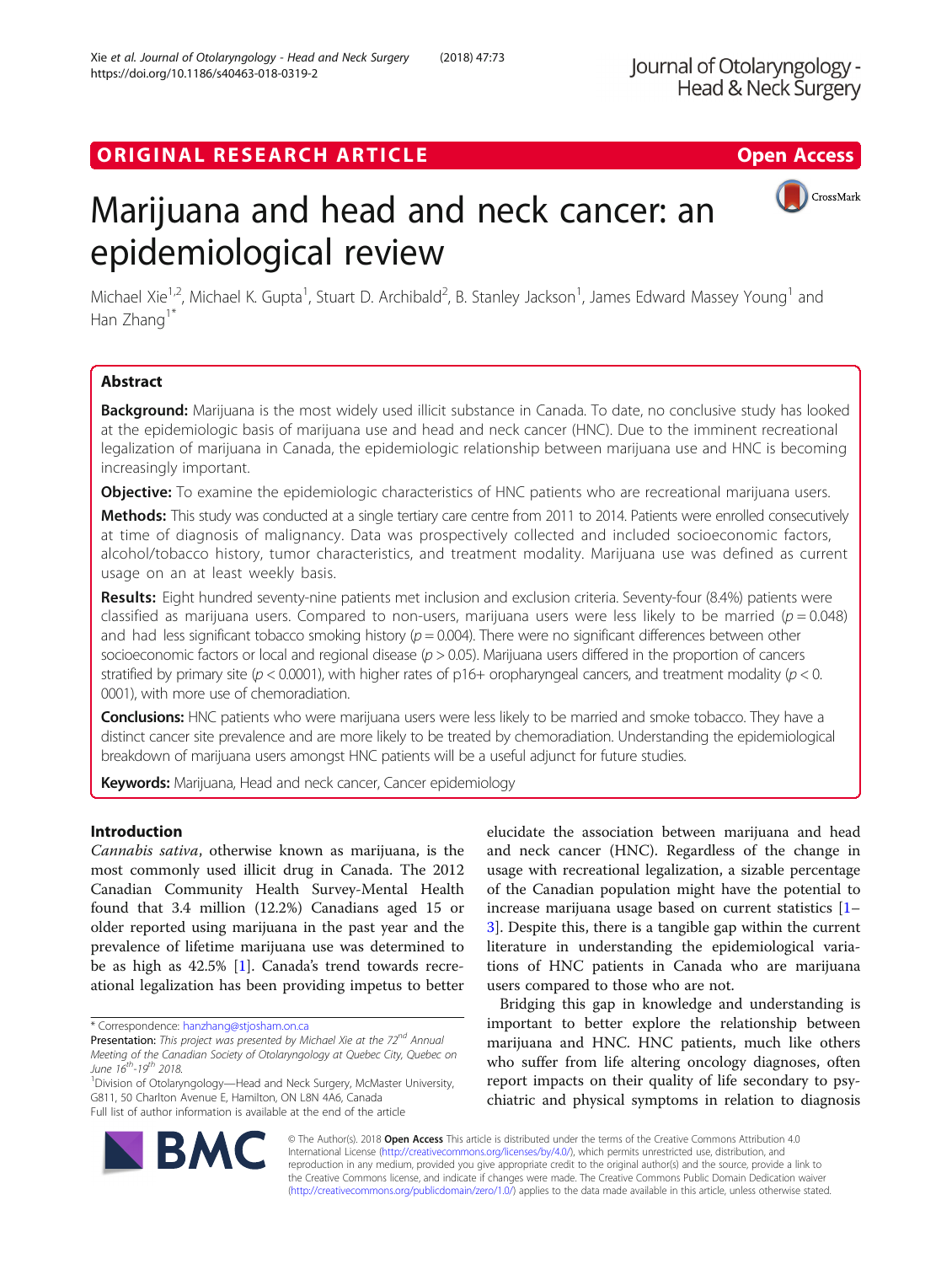and treatment [[4](#page-5-0)–[8](#page-5-0)]. Marijuana has been proposed to have a potential therapeutic role in in these patients due to its ability to enhance relaxation, decrease stress, and improve quality of life; however there is a lack of direct evidence at this time [\[1](#page-5-0), [9,](#page-5-0) [10](#page-5-0)]. Other than the potential mood effects of marijuana, its role as a carcinogen is not yet established as the literature has been inconclusive in finding a link between marijuana as a cause for HNCs  $[11–14]$  $[11–14]$  $[11–14]$  $[11–14]$  $[11–14]$ . Although specifics of such relationships between marijuana and HNC are beyond the scope of this current study, a better understanding of the epidemiology of marijuana use in HNC can assist future work in these areas of research.

It is therefore, the aim of this study to examine the epidemiological variations within patients who are marijuana smokers diagnosed with HNCs.

# **Methods**

This study received ethics approval from the Hamilton Integrated Research Ethics Board.

#### Data collection

Consecutive patients were recruited prospectively and consecutively at the time of biopsy proven diagnosis of HNC from the Juravinski Cancer Center, Hamilton, Ontario from July 2011 to July 2014. All patient data was collected prospectively. Patients were included if they were greater than 17 years old and had a pathologically confirmed diagnosis of cancer of the head and neck. Patients were excluded if they had incomplete data sets.

Included patients completed a structured questionnaire (Additional file [1](#page-5-0)) that requested information on the following variables: marijuana use, education level, ethnicity, marital status, alcohol consumption, tobacco use, pack year history, income, employment status, age, gender, Karnofsky score. Diagnostic and treatment data were also collected and included: primary site of cancer, clinical T stage, clinical N stage, and modality of treatment. For oropharyngeal cancers, p16 status was also collected. Socioeconomic data was cross-referenced with Canada Census Data from years, 2011 and 2015. Cases were linked to income quintiles using patients' postal codes.

#### Statistical analysis

Patients were split into marijuana user and non-marijuana user groups based on a history of marijuana usage. Marijuana use was defined as current usage on an at least weekly basis. This is based on previous studies that have examined the association of marijuana use and HNC [[15,](#page-5-0) [16](#page-5-0)]. All patients within the marijuana user group were using marijuana at the time of the study collection.

Descriptive statistics were used to compare patient demographics between marijuana smokers and non-smokers. Discrete variables were compared using Chi-squared or fischer's exact probability tests. P-values less than 0.05 were considered statistically significant. All analyses were performed using SPSS 20.0 (SPSS Inc., Chicago, IL.).

# Results

Eight hundred seventy-nine total patients met inclusion and exclusion criteria. 74 (8.4%) patients in the study population were classified as marijuana users. 805 (91.6%) patients were classified as non-marijuana users.

Table 1 summarizes patient characteristics for the two groups. The marijuana group had a mean age of 62.26, which was not statistically significantly different to the mean age of 56.76 in the non-marijuana group ( $p = 0.068$ ). There was a higher proportion of male patients within the marijuana group compared to the non-marijuana group, 85.1% vs 71.2% respectively ( $p = 0.011$ ). The predominant ethnicity in both groups was Caucasian, 97.3 and 95.1% in

#### **Table 1** Patient Characteristics

| Variable                  | Non-Marijuana | Marijuana | $p$ -Value |
|---------------------------|---------------|-----------|------------|
| N                         | 805           | 74        |            |
| Mean Age                  | 56.76         | 62.26     | 0.068      |
| Gender                    |               |           | 0.011      |
| Male                      | 573 (71.2)    | 63 (85.1) |            |
| Female                    | 232 (28.8)    | 11 (14.9) |            |
| Ethnicity                 |               |           | 0.537      |
| Caucasian                 | 766 (95.1)    | 72 (97.3) |            |
| Black                     | 7(0.9)        | 1(1.4)    |            |
| Asian/Indian Descent      | 19(2.4)       | 0(0)      |            |
| Latin Descent             | 8(1.0)        | 1(1.4)    |            |
| Native/Aboriginal         | 5(0.6)        | 0(0)      |            |
| Alcohol Use               |               |           | 0.183      |
| None                      | 279 (34.6)    | 23 (31.1) |            |
| < 5 Drinks/Week           | 381 (47.3)    | 24 (32.4) |            |
| 5-20 Drinks/Week          | 89 (11.0)     | 13 (17.6) |            |
| > 20 Drinks/Week          | 65(8.1)       | 14 (18.9) |            |
| Tobacco Use               |               |           | 0.001      |
| Yes                       | 439 (54.5)    | 20 (27.0) |            |
| No                        | 366 (45.5)    | 54 (73.0) |            |
| Tobacco Pack Year History |               |           | 0.004      |
| < 20                      | 526 (65.4)    | 58 (78.4) |            |
| > 21                      | 279 (34.6)    | 16(21.6)  |            |
| Karnofsky Score           | 87.0          | 92.4      | 0.084      |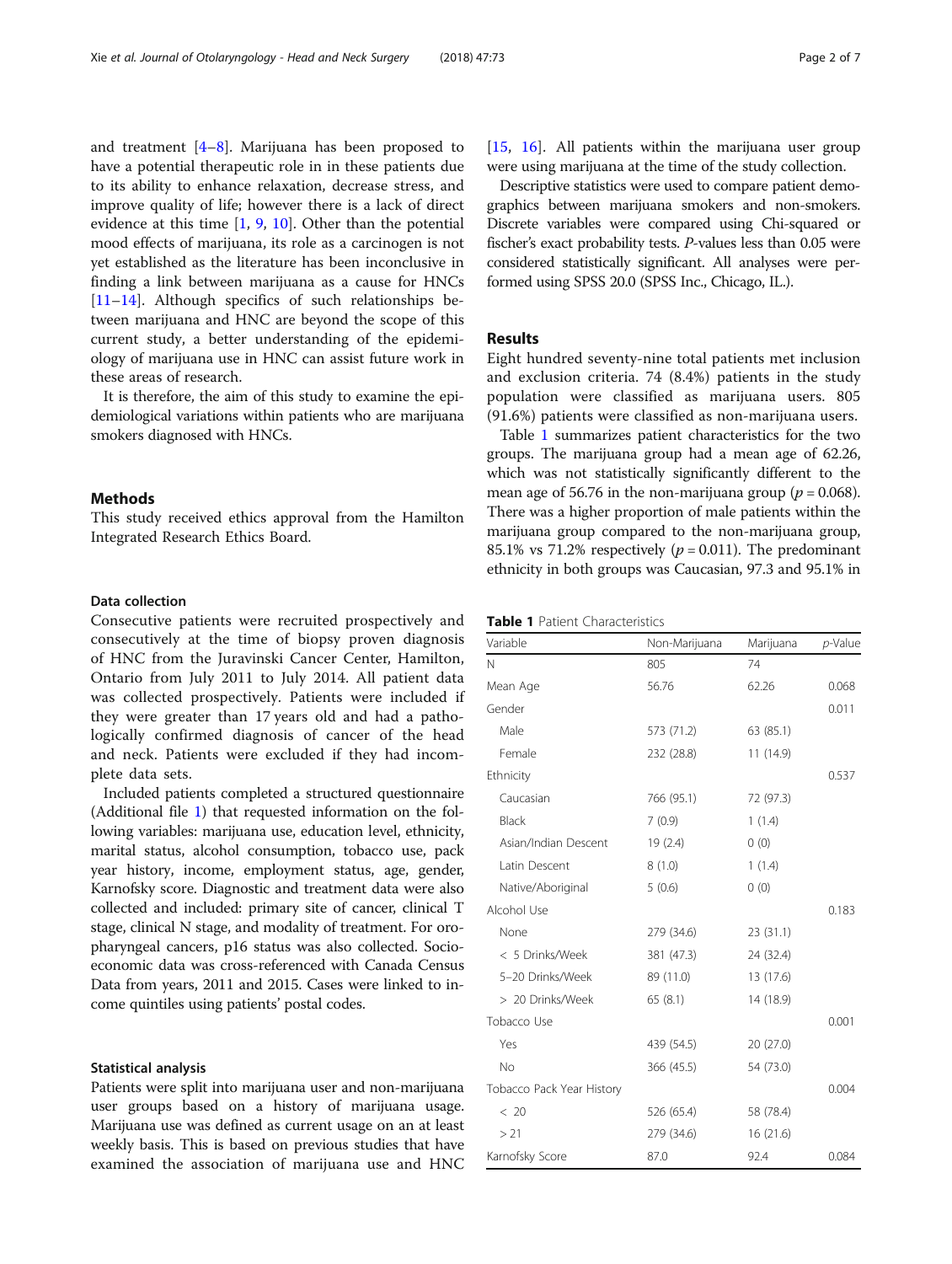the marijuana and non-marijuana groups, respectively  $(p = 0.537)$ . Overall, marijuana and non-marijuana patients did not differ in alcohol use  $(p = 0.183)$ , but marijuana patients trended towards heavier drinking with more patients reporting 5-20 and > 20 drinks per week (17.6% vs 11.0 and 18.9% vs 8.1%, respectively). Tobacco use also differed between the two groups. A smaller proportion of patients in the marijuana group had tobacco usage compared to the non-marijuana user group (27.0% vs 54.5%,  $p = 0.001$ ). Additionally, fewer marijuana patients reported having a significant smoking history (greater than 21 pack-years) compared to the non-marijuana user group  $(21.6\% \text{ vs } 34.6\%, p = 0.004)$ . Marijuana users reported a marginally higher Karnofsky score (92.4% vs 87.0%) as compared to the non-marijuana user group, but this difference in quality of life was not statistically significant ( $p = 0.084$ ).

Socioeconomic characteristics are summarized in Table 2 and statistical analysis represents comparison of proportions between the groups. Patients in both groups reported similar levels of education with comparable amounts having at least a high school diploma or less ( $p = 0.984$ ). Both groups' level of income was equally distributed between each of the income quintiles ( $p = 0.744$ ). There was no statistical significant difference in employment status between the two groups ( $p = 0.439$ ); in both groups patients were predominantly retired or employed full-time. There was a statistically significant difference in marital status between the two groups with a lower proportion of patients within the marijuana group reported being married/common law (55.4% vs 63.2%;  $p = 0.048$ ).

Tumor characteristics are summarized in Table [3](#page-3-0) and statistical analysis represents comparison of proportions between the groups. The distribution of primary cancer sites was significantly different between marijuana users and the non-marijuana user group ( $p < 0.0001$ ). There was a statistically significantly higher amount of oropharynx cancer within the marijuana user group (63.5% vs 19.9%,  $p < 0.0001$ ). As well, a higher percentage of the marijuana group's oropharyngeal cancers were found to be p16 positive (95.7% vs 82.5%,  $p = 0.002$ ). Although the overall distribution of primary cancer sites were statistically different  $(p < 0.0001)$ , similar rates of malignancy were observed between the marijuana and non-marijuana groups at the oral cavity (18.9% vs 17.5%), hypopharynx (1.4% vs 1.5%), and larynx (16.2% vs 17.2%). Even though no statistically significant differences were observed for the cT stage ( $p =$ 0.076) and cN stage ( $p = 0.144$ ), treatment modality differed significantly between the two groups  $(p < 0.0001)$ . Marijuana patients were more likely to receive chemoradiation (48.6% vs 24.2%) and less likely to receive surgery alone (10.8% vs 20.8%) as compared to non-marijuana users  $(p < 0.0001)$ .

| <b>Table 2</b> Socioeconomic Characteristics |  |
|----------------------------------------------|--|
|                                              |  |

| Variable                 | Non-Marijuana | Marijuana | p-Value |
|--------------------------|---------------|-----------|---------|
| N                        | 805           | 74        |         |
| Education Level, n (%)   |               |           | 0.984   |
| Up to Grade 11           | 246 (30.6)    | 20(27.0)  |         |
| High School Diploma      | 226 (28.1)    | 23(31.1)  |         |
| Trade School             | 33(4.1)       | 1(1.4)    |         |
| College Diploma          | 146 (18.1)    | 19 (25.7) |         |
| University Diploma       | 110(13.7)     | 10(13.5)  |         |
| Professional Degree      | 5(0.6)        | 1(1.4)    |         |
| Master's Degree          | 25(3.1)       | 0(0)      |         |
| PhD                      | 7(0.9)        | 0(0)      |         |
| Marital Status, n (%)    |               |           | 0.048   |
| Married/Common Law       | 509 (63.2)    | 41 (55.4) |         |
| Single                   | 104 (12.9)    | 13 (17.6) |         |
| Relationship             | 3(0.4)        | 2(2.7)    |         |
| Divorced                 | 87 (10.8)     | 15(20.3)  |         |
| Widowed                  | 102 (12.7)    | 3(4.1)    |         |
| Income Quintile, n (%)   |               |           | 0.744   |
| 1                        | 159 (19.8)    | 15(20.3)  |         |
| 2                        | 172 (21.4)    | 15(20.3)  |         |
| 3                        | 163(20.2)     | 15(20.3)  |         |
| 4                        | 163 (20.2)    | 15(20.3)  |         |
| 5                        | 148 (18.4)    | 14 (19.0) |         |
| Employment Status, n (%) |               |           | 0.439   |
| Full Time                | 288 (35.8)    | 25 (33.8) |         |
| Part Time                | 27(3.3)       | 1(1.4)    |         |
| Retired                  | 399 (49.6)    | 35 (47.3) |         |
| Unemployed               | 40 (5.0)      | 3(4.1)    |         |
| Disability               | 44 (5.5)      | 10(13.5)  |         |

# **Discussion**

The first discussion about the demographics of marijuana use in HNC patients was by Donald in 1986 [[17\]](#page-5-0). In a case series of six advanced head and neck squamous cell carcinoma cases, which were regular marijuana users, he commented on the exceptionally young age of the group, at a mean age of 27.1, as well as the fact that 2 out of 6 patients had never smoked tobacco [[17\]](#page-5-0). This case series was the first to hint at a possible epidemiological variant in marijuana smoking HNCs. Since then case-control studies have examined the demographics of their respective cases and controls, although they have presented limited specific epidemiological data on the marijuana user cases.

The INHANCE pooled analysis combined five case control studies with 4029 HNC cases from sites in United States and South America, but did not include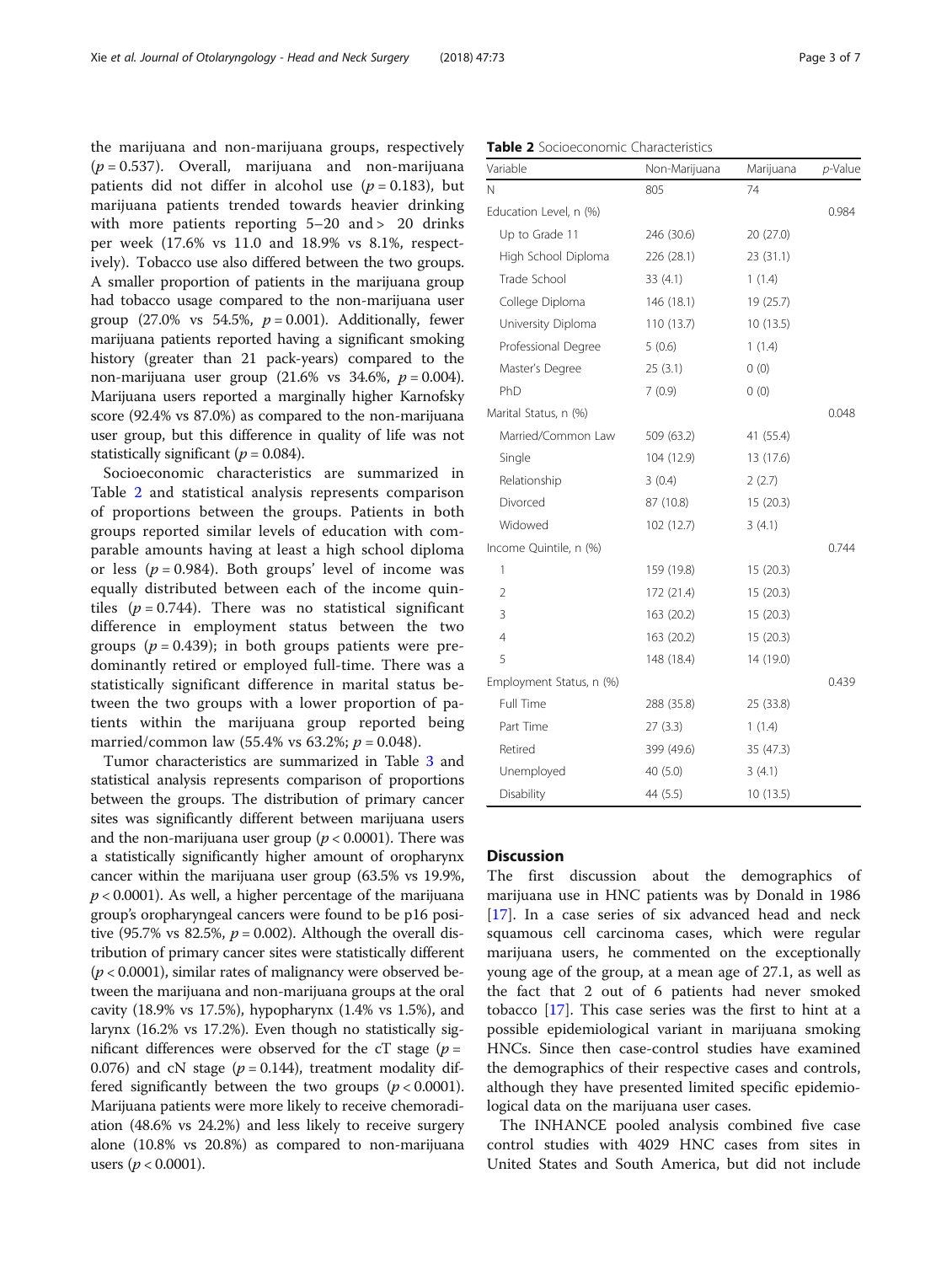<span id="page-3-0"></span>

|  |  |  |  | <b>Table 3</b> Tumor Characteristics |
|--|--|--|--|--------------------------------------|
|--|--|--|--|--------------------------------------|

| Variable                      | Non-Marijuana | Marijuana | p-Value  |
|-------------------------------|---------------|-----------|----------|
| N                             | 805           | 74        |          |
| Primary Site of Cancer, n (%) |               |           | < 0.0001 |
| Oropharynx                    | 160 (19.9)    | 47 (63.5) |          |
| Oral Cavity                   | 141 (17.5)    | 14 (18.9) |          |
| Nasopharynx                   | 19 (2.4)      | 0(0)      |          |
| Hypopharynx                   | 12 (1.5)      | 1(1.4)    |          |
| Larynx                        | 138 (17.2)    | 12 (16.2) |          |
| Skin                          | 81 (10.1)     | 0(0)      |          |
| Salivary Gland                | 76 (9.4)      | 0(0)      |          |
| Other                         | 177 (22.0)    | 0(0)      |          |
| Oropharynx p16 Status         |               |           | 0.002    |
| P16 Positive                  | 132 (82.5)    | 45 (95.7) |          |
| P16 Negative                  | 28 (17.5)     | 2(4.3)    |          |
| cT-Stage, n (%)               |               |           | 0.076    |
| Tis                           | 13(1.6)       | 1(1.4)    |          |
| T1                            | 245 (30.4)    | 22 (29.8) |          |
| T <sub>2</sub>                | 318 (39.5)    | 28 (37.8) |          |
| T <sub>3</sub>                | 148 (18.4)    | 14 (18.9) |          |
| <b>T4</b>                     | 81 (10.1)     | 7(9.6)    |          |
| cN-Stage, n (%)               |               |           | 0.144    |
| N <sub>0</sub>                | 357 (44.4)    | 31 (43.0) |          |
| N <sub>1</sub>                | 100 (12.4)    | 8(11.1)   |          |
| N <sub>2</sub> a              | 229 (28.4)    | 20 (27.8) |          |
| N <sub>2</sub> b              | 59 (7.4)      | 6(8.3)    |          |
| N <sub>2c</sub>               | 30(3.7)       | 3(4.2)    |          |
| N <sub>3</sub>                | 30(3.7)       | 4(5.6)    |          |
| Treatment, n (%)              |               |           | < 0.0001 |
| S                             | 167 (20.8)    | 8(10.8)   |          |
| RT                            | 151 (18.8)    | 14 (18.9) |          |
| <b>CRT</b>                    | 195 (24.2)    | 33 (48.6) |          |
| S-RT                          | 197 (24.4)    | 12 (16.2) |          |
| S-CRT                         | 84 (10.4)     | 6(8.1)    |          |
| Palliative                    | 11(1.4)       | 0(0)      |          |

data from Canada  $[18]$  $[18]$ . The prevalence of marijuana use was found to be 10.1% amongst cases and there was a high proportion of males at 85.2%, comparable to the 8.4% prevalence and 85.1% male percentage observed in our study. Marijuana users also similarly reported less tobacco and alcohol use compared to controls. The INHANCE study also found cancers at the oropharyngeal subsite most associated with marijuana, reflective of the subsite distribution observed in our data [[18\]](#page-5-0). The population was more ethnically diverse compared to our study group with only 18.3% of HNC cases being

Caucasian, yet similar trends were observed [\[18](#page-5-0)]. A follow-up INHANCE analysis of an oropharyngeal subsite reiterated the relationship of this subsite with marijuana which increased with frequency and duration of use. Unfortunately, demographic and socioeconomic data was not compared between the marijuana users and non-users in the group. Marijuana's relationship with the oropharynx subsite was similarly found to be marginally associate with low smoking/alcohol use but potentially confounded by HPV exposure [[16\]](#page-5-0). However, the primary goal of the INHANCE analyses were not to examine epidemiological variation and only limited comparisons can be made to our data with regards to p16 status, marriage, income, employment, clinical stage, and treatment regime as they were not examined.

Based on 2012 Canada census data, there are a few demographic patterns seen in marijuana users that are part of the general Canadian population [\[1](#page-5-0)]. They tend to be younger with 33% being 18–24 and only 0.8% aged 65 or older [[1\]](#page-5-0). There is a male predominance in consistent users with 4.6% of males vs 1.7% of females reporting weekly use and 2.4% of males and 1.2% of females reporting daily use [[1](#page-5-0)]. Lifetime marijuana use and marijuana use within the past year were also higher in males compared to females at 49.4% vs 35.8 and 16.1% vs 8.3%, respectively [[1\]](#page-5-0). In contrast to the young age of marijuana smokers in the general population, our study's marijuana users were older with a mean age of 62.26. Based on at least weekly marijuana usage, our study observed a 5.7:1 male predominance in the marijuana user group; this is higher than the male predominance observed in the general population both in weekly users  $(3:1)$  and daily users  $(2:1)$  [[1\]](#page-5-0). The differences in gender and mean age between our population subset compared to that of Canada census data could be related to the epidemiology of HNC where the mean age often range from 55 to 65 years old depending on the disease site and are often predominantly male [\[19\]](#page-5-0). While Canada census data provides an overview of the general population, our cross sectional sample of HNC cannot be discounted.

The epidemiology of HNCs related to tobacco smoke and alcohol have also been well studied. Patients have been shown to have peak incidence in late-middle age at 55–59 with a significant 5:1 male predominance  $[20, 21]$  $[20, 21]$  $[20, 21]$  $[20, 21]$ . The proportion of patients having an educational attainment higher than a high school diploma are similar between the tobacco and alcohol related HNCs at 29.2 and 31%, respectively [\[20,](#page-5-0) [21](#page-5-0)]. This is similar to patients within our non-marijuana user population where the mean age was 56.6 with a predominantly male population. Our study's marijuana group however, presented slightly later in late-middle age at 62.26 but with a similar 5.7:1 male predominance. Moreover, the marijuana group had higher educational attainment with 41.9% of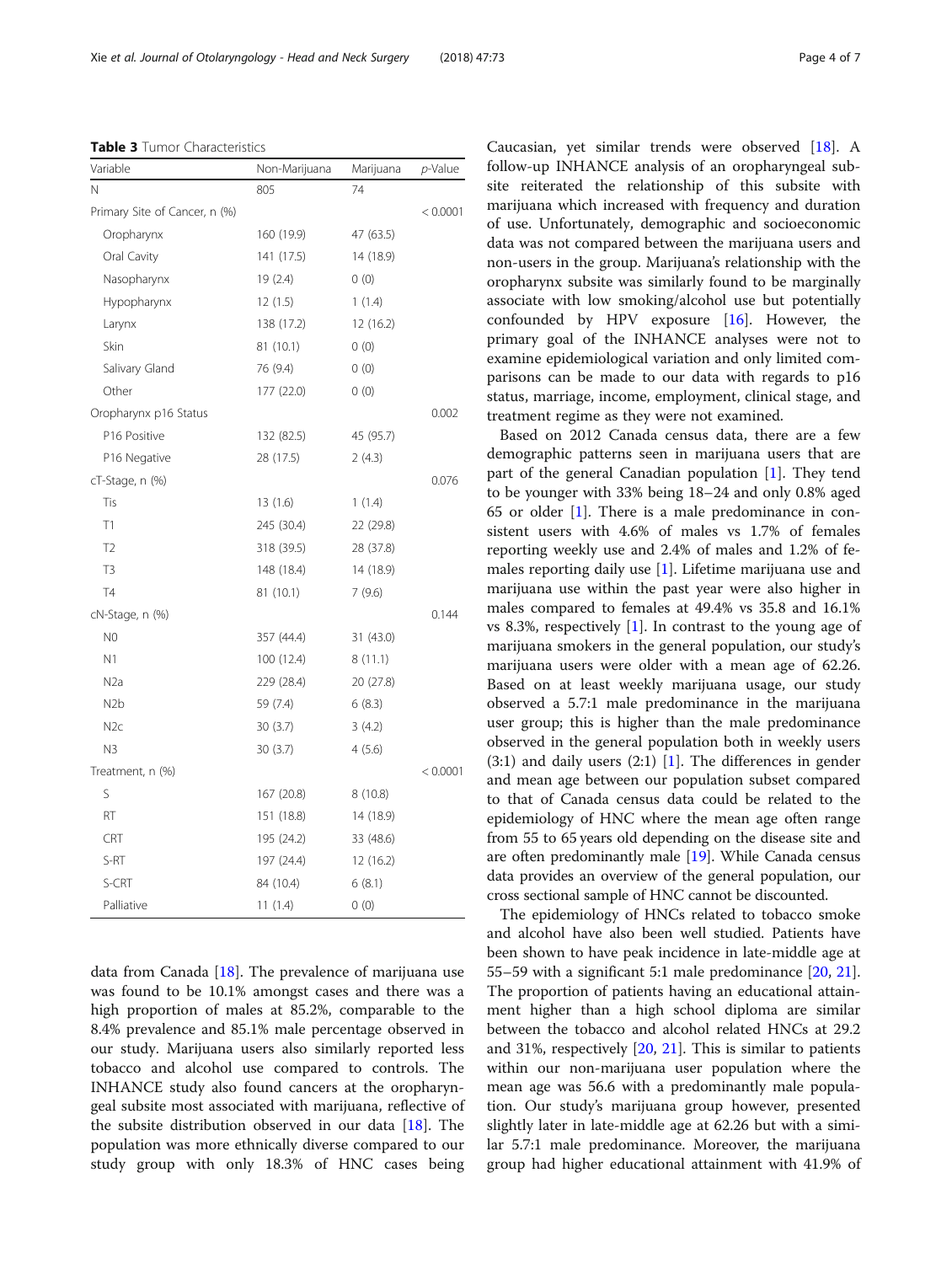patients having higher than a high school diploma. It is still unclear whether these subtle demographic variations within the marijuana user HNC population have any significant effect on the treatment or survivorship outcomes. Certainly more knowledge on this subgroup of patients is needed in the future and could provide interesting insights.

The only variation in socioeconomic characteristics identified from our data set was that HNC patients that reported marijuana use are less likely to be married/ common law compared to those that did not (55.4% vs 63.2%;  $p = 0.048$ ). Marital status has been shown to be an independent prognostic factor in HNCs; however, given the other differences in this population, the significance or impact of marital status among marijuana smoking HNC patients remains undetermined [[22](#page-5-0)]. It is interesting that the marijuana user group were not only more likely to be single but also had higher rates of HPV positive oropharynx cancer, a factor associated with increased sexual practices and partners [[15](#page-5-0)]. While quantification of the amount of partners within this subsite group of patients was beyond the scope of this study future studies is warranted to delineate any potential relationships. The remaining socioeconomic characteristics including educational attainment, income, and employment status were not different between the HNC patients in the marijuana and non-marijuana groups.

HPV positive oropharyngeal cancer was the site of the highest prevalence in the marijuana user group compared to the non-user group (oropharyngeal cancer 63.5% vs 19.9%, p < 0.0001; p16 positive 95.7% vs 82.5%;  $p = 0.002$ ). This is reflective of the shift to HPV positive oropharynx cancers as the predominant head and neck disease site in Ontario and North America [\[23](#page-5-0)–[25\]](#page-5-0). The difference in treatment modality between the two groups supports this as the marijuana user group had statistically higher chemoradiation ( $p < 0.0001$ ) as the primary therapy, which is the standard treatment option for this disease site within our cancer center. Interestingly, patients who were marijuana users were also found to have statistically lower incidence of tobacco use  $(p = 0.001)$ . This coupled with the higher incidence of HPV positive oropharynx cancer within the marijuana user group suggest that patients with recreational marijuana use are reflective of the trends in epidemiological variation of HNC patients. These variations could suggest differences in sexual practices between marijuana users and nonusers, the potential direct oncogenic effects of marijuana use, or something entirely different that is not yet defined. While the establishment of a true cause and effect relationship is beyond the scope of this study, it is intriguing and would certainly warrant further research.

This is a population-based study with prospectively collected data but is subject to limitations. The primary limitation of this study is the small sample size of HNC patients that reported marijuana use. We were also unable to sub-stratify the marijuana user group based on the quantity of use. Unlike smoking and alcohol, marijuana has not been concretely established as a risk factor for HNC and there is no validated clinically significant cut-off for marijuana frequency/use. We elected to use the definition of at least weekly use based on extrapolation of findings in the literature. Within the setting of HNC, there is data to show marijuana use at a frequency of less than three times per week or at least once monthly is associated with oropharyngeal and HPV-related cancers [\[15,](#page-5-0) [16\]](#page-5-0). Beyond oncology, at least weekly cannabis use has been found to be predictive of adverse events in the context of psychosis, neuropsychological function, and stroke/TIA [\[26](#page-5-0)–[29](#page-5-0)]. In addition, since cannabis remains classified as Schedule II substance under the Canadian Controlled Drugs and Substances Act, there may be an under-reporting of marijuana use in the study population which may affect the subsequent break down of patient as well as socioeconomic characteristics of patients [[30](#page-5-0)]. Patient income quintiles were extrapolated from neighbourhood level income and thus the interpretation may be susceptible to ecological fallacy. Despite potential discordance, neighbourhood and individual level income have been shown to produce comparable observations  $[31, 32]$  $[31, 32]$  $[31, 32]$  $[31, 32]$ . Due to the inadequate follow-up data, we also were not able to discover the potential effects of marijuana on HNC patients. Future long-t erm prospectively based studies would help mitigate and answer more questions on the relationship of marijuana on HNC patients.

To our knowledge this is the first study to look at the epidemiological variances within HNC patients who are marijuana users. Patients were found to have predominantly HPV positive oropharynx cancer and more likely to be single with statistically significant less tobacco use. There was no statistically significant difference between the two groups in cT and cN Stage as well as age at diagnosis, alcohol use, Karnofsky score, education level, ethnicity, employment status, and income quintiles. This study has also highlighted variations in epidemiology compared to marijuana users in general and HNC patients that smoke and use alcohol.

# Conclusion

Patients diagnosed with HNC who are marijuana users do present with subtle variation in tumor and socioeconomic characteristics when compared with non-marijuana users. This study provides an overview of these epidemiological variations and will be a useful adjunct for future studies within this area that explore the potential oncologic as well as quality of life of life effects marijuana has on HNC patients.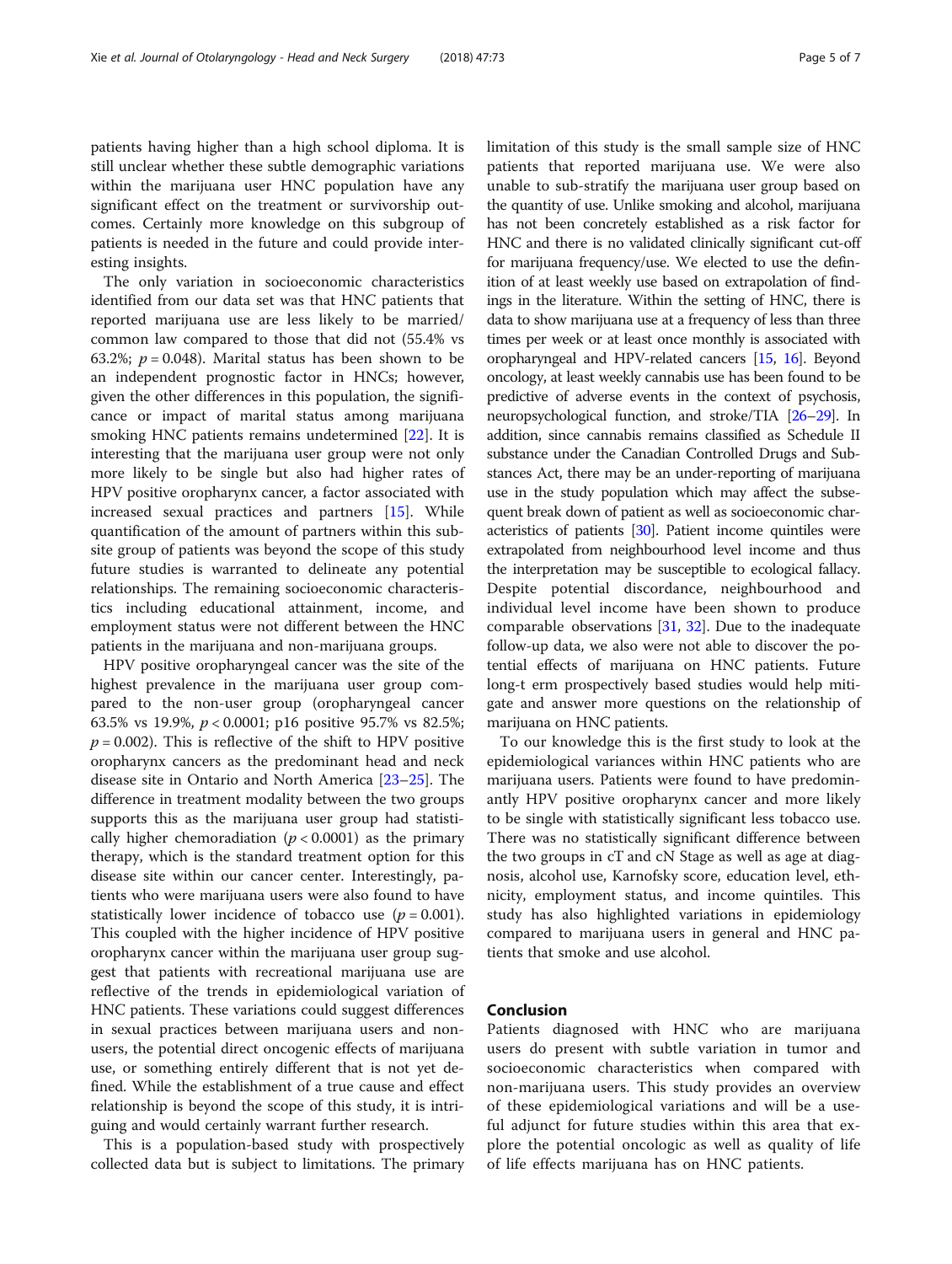# <span id="page-5-0"></span>Additional file

[Additional file 1:](https://doi.org/10.1186/s40463-018-0319-2) Juravinski Cancer Center Head and Neck Cancer Intake Database. (DOCX 15 kb)

#### Acknowledgements

Not applicable

NB: The corresponding author has full access to the data in this study and takes responsibility for the integrity of the data and accuracy of the data analysis.

#### Funding

The authors declare no relevant sources of funding.

#### Availability of data and materials

The datasets used and/or analysed during the current study are available from the corresponding author on reasonable request.

#### Authors' contributions

MX analyzed and interpreted the data and was a major contributor in writing the manuscript. HZ was involved in the conception and design, acquired, analyzed, and interpreted the data and was a major contributor in writing the manuscript. SA was involved in conception and design, acquisition of data, and interpretation of data. BSJ was involved in conception and design, acquisition of data, and interpretation of data. JEMY was involved in conception and design, acquisition of data, and interpretation of data. MKG was involved in the conception and design, acquired and interpreted the data and was a major contributor in reviewing the manuscript. All authors read and approved the final manuscript.

#### Ethics approval

This study was approved by the Hamilton Integrated Research Ethics Board. Consent for study participation was obtained from patients recruited to participate in the study.

#### Consent for publication

Not applicable.

#### Competing interests

The authors declare that they have no competing interests.

# Publisher's Note

Springer Nature remains neutral with regard to jurisdictional claims in published maps and institutional affiliations.

## Author details

<sup>1</sup> Division of Otolaryngology—Head and Neck Surgery, McMaster University, G811, 50 Charlton Avenue E, Hamilton, ON L8N 4A6, Canada. <sup>2</sup>Michael G. DeGroote School of Medicine, McMaster University, Hamilton, ON, Canada.

# Received: 4 September 2018 Accepted: 6 November 2018 Published online: 22 November 2018

#### References

- 1. Rotermann M, Langlois K. Prevalence and correlates of marijuana use in Canada, 2012. Heal Rep. 2015;26(4):10–5.
- 2. Cerdá M, Wall M, Keyes KM, Galea S, Hasin D. Medical marijuana laws in 50 states: investigating the relationship between state legalization of medical marijuana and marijuana use, abuse and dependence. Drug Alcohol Depend. 2012;120(1–3):22–7.
- 3. Jones J, Nicole Jones K, Peil J. The impact of the legalization of recreational marijuana on college students. Addict Behav. 2018;77:255–9.
- 4. Joseph LA, Routledge JA, Burns MP, et al. Value of the hospital anxiety and depression scale in the follow up of head and neck cancer patients. J Laryngol Otol. 2013;127(03):285–94.
- 5. Hassanein KA-AM, Musgrove BT, Bradbury E. Psychological outcome of patients following treatment of oral cancer and its relation with functional status and coping mechanisms. J Cranio-Maxillofacial Surg. 2005;33(6):404–9.
- 6. Gil F, Costa G, Hilker I, Benito L. First anxiety, afterwards depression: psychological distress in Cancer patients at diagnosis and after medical treatment. Stress Heal. 2012;28(5):362–7.
- 7. Nguyen NP, Vos P, Karlsson U, et al. Quality of life following Chemoradiation and postoperative radiation for locally advanced head and neck Cancer. ORL. 2007;69(5):271–6.
- 8. Gold D. The psychosocial care needs of patients with HPV-related head and neck Cancer. Otolaryngol Clin N Am. 2012;45(4):879–97.
- 9. Osborne GB, Fogel C. Understanding the motivations for recreational marijuana use among adult Canadians. Subst Use Misuse. 2008;43(3–4): 539–72.
- 10. Elliott DA, Nabavizadeh N, Romer JL, Chen Y, Holland JM. Medical marijuana use in head and neck squamous cell carcinoma patients treated with radiotherapy. Support Care Cancer. 2016;24(8):3517–24.
- 11. Roby TJ, Hubbard G, Swan GE. Cytomorphologic features of sputum samples from marijuana smokers. Diagn Cytopathol. 1991;7(3):229–34.
- 12. Sarafian TA, Magallanes JAM, Shau H, Tashkin D, Roth MD. Oxidative stress produced by marijuana smoke. Am J Respir Cell Mol Biol. 1999; 20(6):1286–93.
- 13. Barsky SH, Roth MD, Kleerup EC, Simmons M, Tashkin DP. Histopathologic and molecular alterations in bronchial epithelium in habitual smokers of marijuana, cocaine, and/or tobacco. JNCI J Natl Cancer Inst. 1998;90(16): 1198–205.
- 14. Huang Y-HJ, Zhang Z-F, Tashkin DP, Feng B, Straif K, Hashibe M. An epidemiologic review of marijuana and cancer: an update. Cancer Epidemiol Biomark Prev. 2015;24(1):15–31.
- 15. Gillison ML, D'Souza G, Westra W, et al. Distinct risk factor profiles for human papillomavirus type 16–positive and human papillomavirus type 16–negative head and neck cancers. JNCI J Natl Cancer Inst. 2008; 100(6):407–20.
- 16. Marks MA, Chaturvedi AK, Kelsey K, et al. Association of Marijuana Smoking with oropharyngeal and Oral tongue cancers: pooled analysis from the INHANCE consortium. Cancer Epidemiol Biomark Prev. 2014; 23(1):160–71.
- 17. Donald PJ. Marijuana smoking—possible cause of head and neck carcinoma in young patients. Otolaryngol Neck Surg. 1986;94(4):517–21.
- 18. Berthiller J, Lee Y-CA, Boffetta P, et al. Marijuana smoking and the risk of head and neck cancer: pooled analysis in the INHANCE consortium. Cancer Epidemiol Biomark Prev. 2009;18(5):1544–51.
- 19. Rettig EM, D'Souza G. Epidemiology of head and neck Cancer. Surg Oncol Clin N Am. 2015;24(3):379–96.
- 20. Wyss A, Hashibe M, Chuang S-C, et al. Cigarette, cigar, and pipe smoking and the risk of head and neck cancers: pooled analysis in the international head and neck Cancer epidemiology consortium. Am J Epidemiol. 2013; 178(5):679–90.
- 21. Marron M, Boffetta P, Zhang Z-F, et al. Cessation of alcohol drinking, tobacco smoking and the reversal of head and neck cancer risk. Int J Epidemiol. 2010;39(1):182–96.
- 22. Inverso G, Mahal BA, Aizer AA, Donoff RB, Chau NG, Haddad RI. Marital status and head and neck cancer outcomes. Cancer. 2015;121(8):1273–8.
- 23. Johnson-Obaseki S, McDonald JT, Corsten M, Rourke R. Head and neck Cancer in Canada. Otolaryngol Neck Surg. 2012;147(1):74–8.
- 24. Mifsud M, Eskander A, Irish J, et al. Evolving trends in head and neck cancer epidemiology: Ontario, Canada 1993-2010. Head Neck. 2017;39(9):1770–8.
- 25. Chaturvedi AK, Engels EA, Pfeiffer RM, et al. Human papillomavirus and rising oropharyngeal Cancer incidence in the United States. J Clin Oncol. 2011;29(32):4294–301.
- 26. Bechtold J, Hipwell A, Lewis DA, Loeber R, Pardini D. Concurrent and sustained cumulative effects of adolescent marijuana use on subclinical psychotic symptoms. Am J Psychiatry. 2016;173(8):781–9.
- 27. Degenhardt L, Hall W. The association between psychosis and problematical drug use among Australian adults: findings from the National Survey of mental health and well-being. Psychol Med. 2001;31(4):659–68.
- 28. Meier MH, Caspi A, Ambler A, et al. Persistent cannabis users show neuropsychological decline from childhood to midlife. Proc Natl Acad Sci U S A. 2012;109(40):E2657–64.
- 29. Hemachandra D, McKetin R, Cherbuin N, Anstey KJ. Heavy cannabis users at elevated risk of stroke: evidence from a general population survey. Aust N Z J Public Health. 2016;40(3):226–30.
- 30. Government of Canada. Controlled Drugs and Substances Act. Ottawa: Government of Canada; 2016.